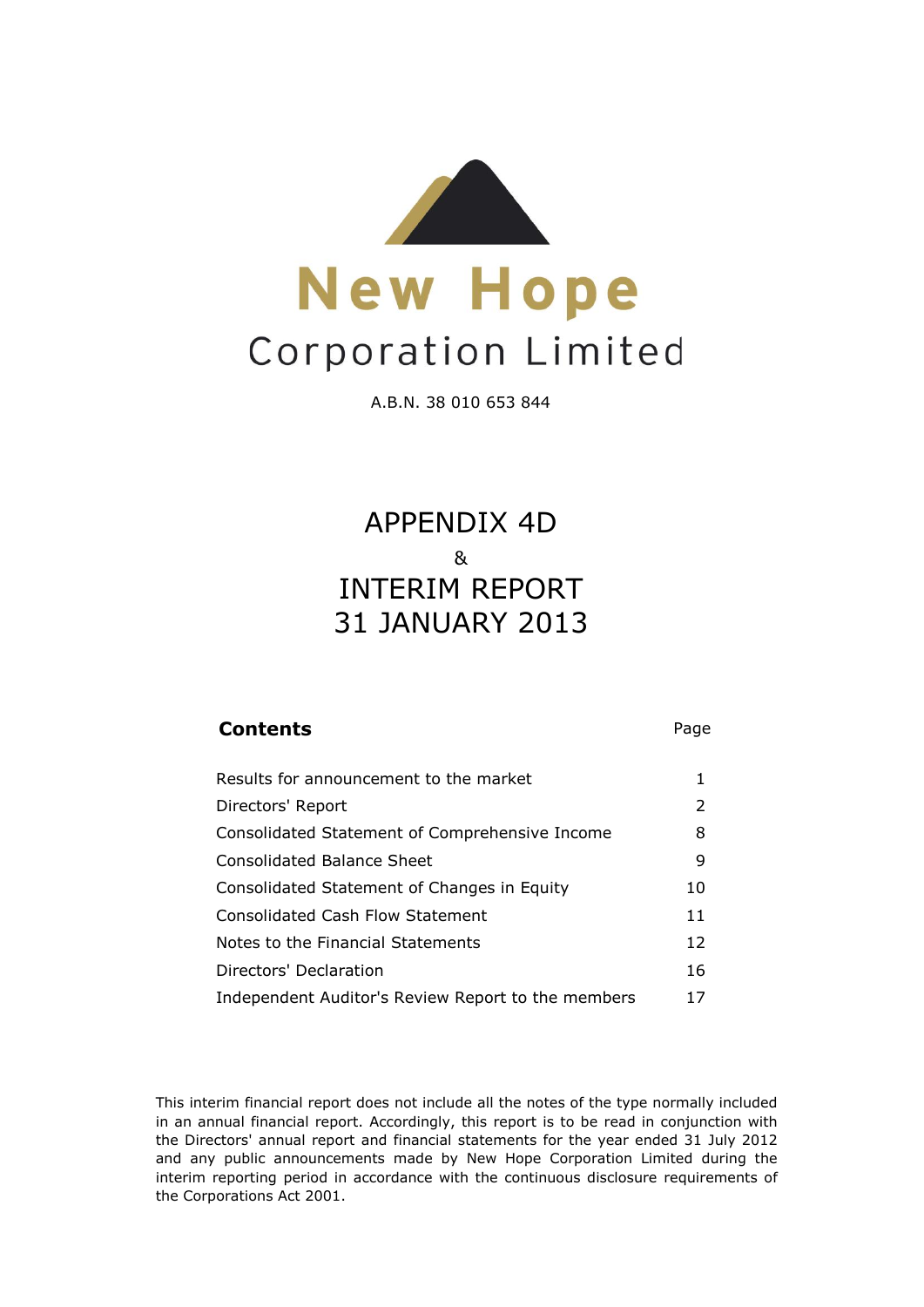### **New Hope Corporation Limited and Controlled Entities ABN 38 010 653 844**

### **ASX Appendix 4D for the half-year ended 31 January 2013**

### **Results for announcement to the market**

|                                                                                           | 31 January<br>2013<br>\$000 | 31 January<br>2012<br>\$000 | % Change   |
|-------------------------------------------------------------------------------------------|-----------------------------|-----------------------------|------------|
| Revenue from ordinary activities                                                          | 322,890                     | 388,450                     | $-16.9%$   |
| Profit before income tax                                                                  | 93,200                      | 101,817                     | 8.5%<br>÷. |
| Profit from ordinary activities after income tax attributable to New<br>Hope Shareholders | 68,795                      | 101,061                     | $-31.9%$   |
| Net Profit attributable to New Hope shareholders (after non<br>recurring items)           | 68,795                      | 101,065                     | $-31.9%$   |

|                           | 31 January<br>2013<br>cents per share | 31 January<br>2012<br>cents per share | % Change  |
|---------------------------|---------------------------------------|---------------------------------------|-----------|
| Earnings per share        | 8.3                                   | 12.2                                  | $-32.0%$  |
| Interim dividend declared | 6.00                                  | 6.00                                  | $+ 0.0\%$ |

|                                               | 31 January<br>2013<br>cents per share | 31 January<br>2012<br>cents per share | % Change |
|-----------------------------------------------|---------------------------------------|---------------------------------------|----------|
| Net tangible asset backing per ordinary share | 250.6                                 | 266.6                                 | $-6.0%$  |

### **Dividends**

The Directors' have declared a dividend of 6.0 cents per share franked to 100% payable on 1st May 2013. The record date for the payment of the dividend is 15th April 2013. There is no dividend reinvestment plan in operation.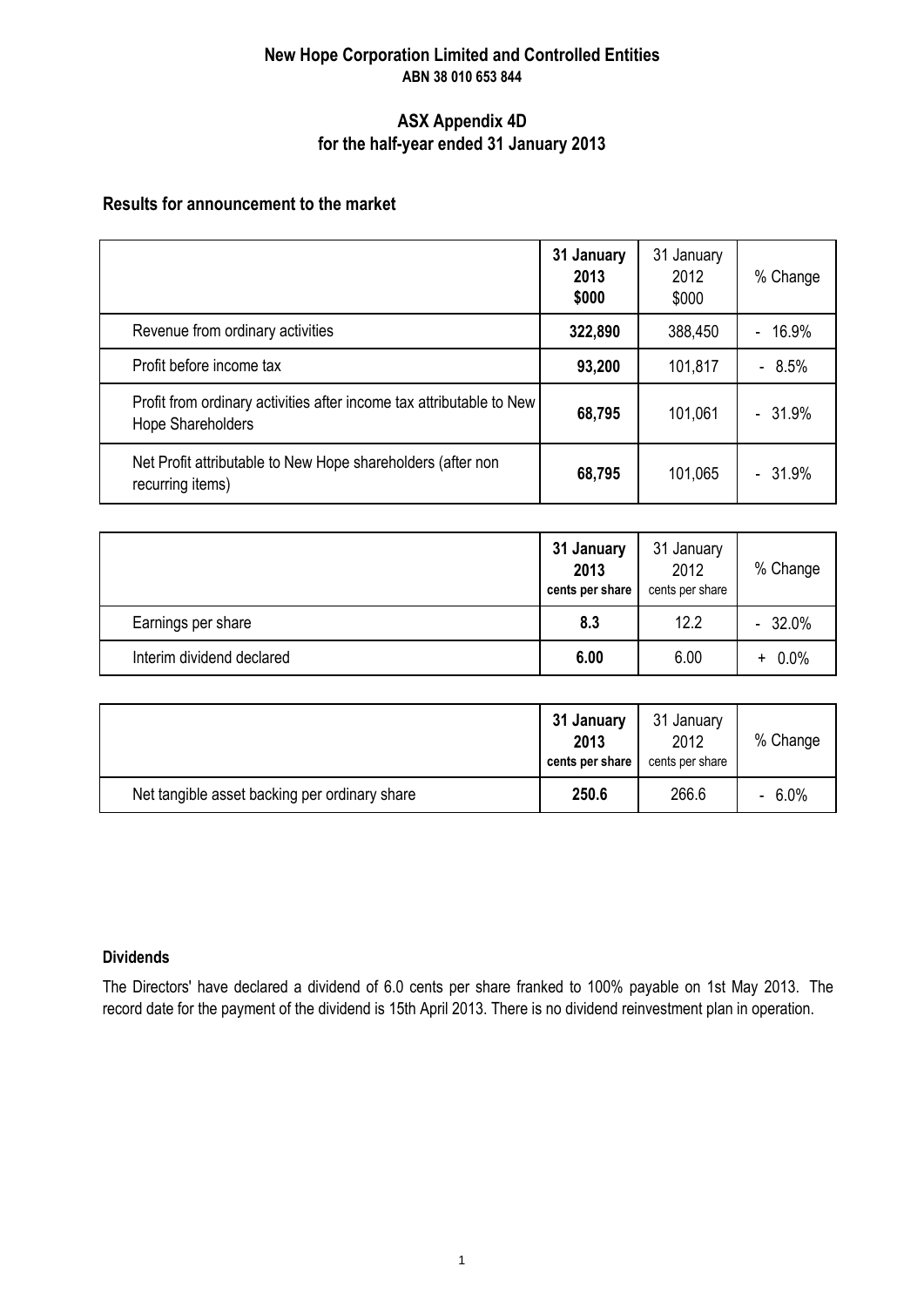### **Directors Report - 31 January 2013**

Your directors present their report on the consolidated entity consisting of New Hope Corporation Limited and the entities it controlled at the end of, or during, the half-year ended 31 January 2013.

### **Directors**

The following persons were Directors of New Hope Corporation Limited during the whole of the half-year and up to the date of this report.

Mr R.D. Millner Mr D.J. Fairfull Mr P.R. Robinson Mr W.H. Grant Mr R.C. Neale

Mr I.M. Williams and Ms S.J. Palmer were appointed as directors on 1 November 2012 and continue in office at the date of this report.

| <b>Consolidated Results</b>                                                   | <b>Jan 2013</b><br>\$000 | <b>Jan 2012</b><br>\$000 | $\%$<br>Change |
|-------------------------------------------------------------------------------|--------------------------|--------------------------|----------------|
| Revenue from operations                                                       | 322,890                  | 388,450                  | $-16.9%$       |
| Profit before income tax (before non-recurring items)                         | 93,200                   | 135,204                  | $-31.1%$       |
| Impairment of goodwill (Note 4)                                               |                          | 33,387                   |                |
| Profit before income tax (after non-recurring items)                          | 93,200                   | 101,817                  | $-8.5%$        |
| Profit from ordinary activities after income tax (before non-recurring items) | 68,795                   | 99,212                   | $-30.7%$       |
| Impairment of goodwill (Note 4)                                               |                          | 33,387                   |                |
| Tax benefit from deferred tax liability recognised on acquisition             |                          | (35, 236)                |                |
| Profit from ordinary activities after income tax (after non-recurring items)  | 68,795                   | 101,061                  | $-31.9%$       |
| Basic earnings per share (cents) (before non-recurring items)                 | 8.3                      | 12.0                     | $-31.0%$       |
| Impairment of goodwill (Note 4)                                               |                          | 4.0                      |                |
| Tax benefit from deferred tax liability recognised on acquisition             |                          | (4.2)                    |                |
| Basic earnings per share (cents) (after non-recurring items)                  | 8.3                      | 12.2                     | $-32.1%$       |
|                                                                               |                          |                          |                |

The above table illustrates the affect of accounting entries resulting from control of Northern Energy Corporation Limited being obtained in the 2010/11 year and 100% ownership occurring in the 2011/12 year. On an after tax basis, profit was lower due to having a one off tax benefit in the prior half year which largely offset income tax expense from recurring operations. The table above will allow a clearer understanding of the result reported in the financial statements and more appropriate comparisons to be made between the 2012 and 2013 financial results.

The profit before non-recurring items and the earnings per share before non-recurring items contained within this Directors' Report have not been reviewed in accordance with Australian Auditing Standards.

### **Review of Operations**

New Hope Corporation Limited (New Hope) recorded a net profit after tax for the six months ending 31 January 2013 of \$68.8 million. This compares to a net profit after tax of \$101.1 million in the previous corresponding period.

Coal mining and logistics operations contributed \$45.2 million to the after tax result (2012 - \$68.7 million), while treasury and investments contributed \$23.6 million (2012 - \$32.3 million).

Basic earnings per share for the six months ended 31 January 2013 were 8.3 cents compared to 12.2 cents earned in the previous corresponding period.

Directors have declared a fully franked interim dividend of 6.0 cents per share (2012 - 6.0 cents per share) to be paid on 1st May 2013 to shareholders registered as at 15th April 2013.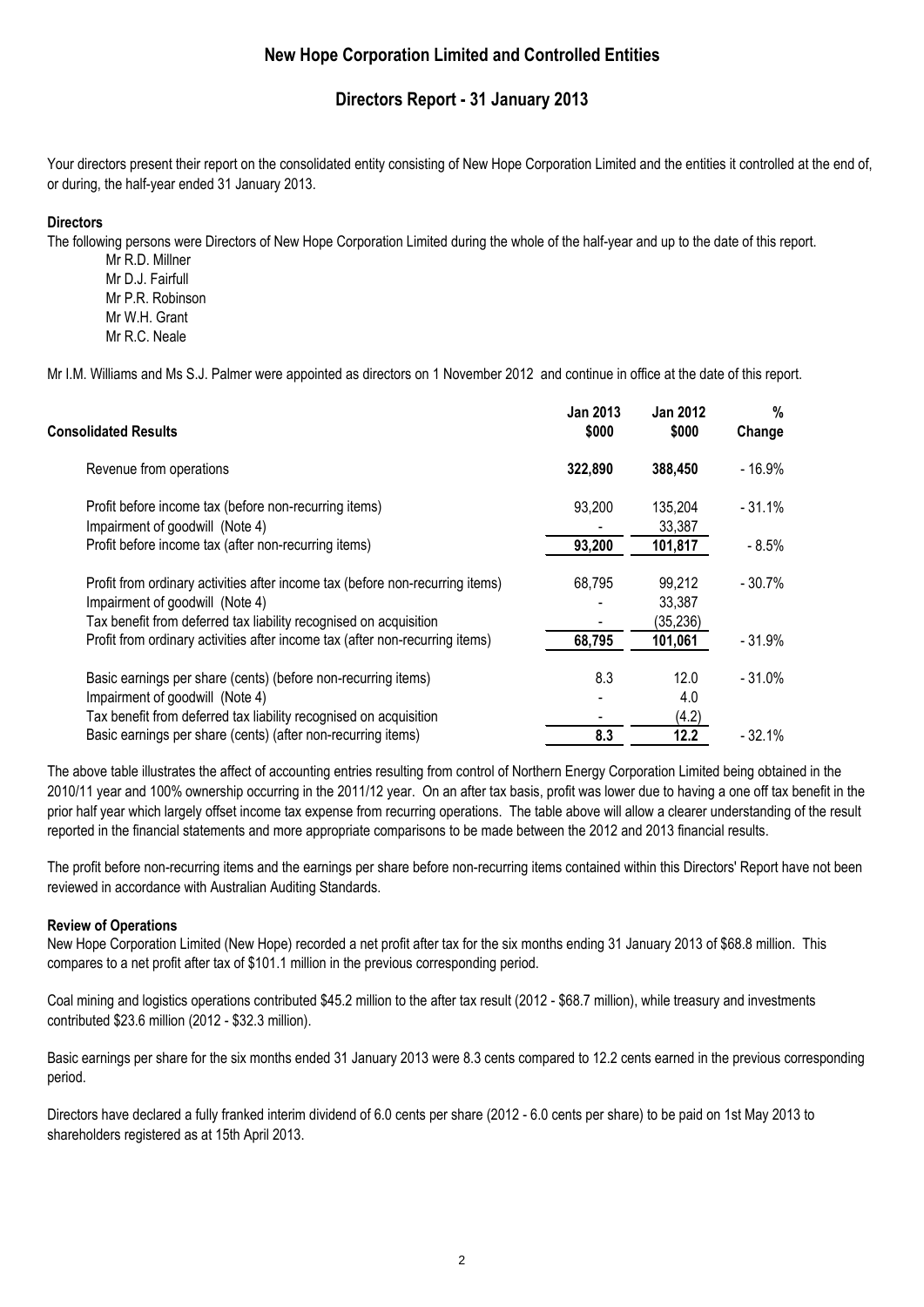### **Directors Report - 31 January 2013**

As foreshadowed at the Annual General Meeting in November 2012, the operating result for the first six months of the 2013 financial year was adversely impacted by:

- lower thermal export coal prices:
- a higher AUD:USD exchange rate; and
- increasing pressure on offsite transportation costs.

In response to these market forces, management have committed to an extensive cost reduction program in order to improve operating efficiencies and preserve margins. To date this program has delivered a significant reduction in operating costs at all sites, with further initiatives currently in the planning or implementation phase.

### **MINING OPERATIONS**

3.04 million tonnes of clean coal were produced during the six months ended 31 January 2013. This was 5.2% lower than the previous corresponding period due to a planned shutdown over the Christmas / New Year period and higher than normal wet weather.

Export sales for the six months to January 2013 were negatively impacted by deferrals in customer shipping schedules, with sales totalling 2.74 million tonnes. This is down 13.4% on the previous corresponding period, which was a record first half sales figure following the resumption of railing after the 2011 floods.

Significant cost savings have been realised at all operating sites, with production costs on a per tonne basis some 11.7% lower than the previous corresponding period.

### **New Acland Mine**

The Acland operation continues to deliver exceptional productivities, with 2.4 million tonnes of coal produced during the first six months. While total production was down 6.9% on the corresponding period, this is largely due to a planned shutdown over the Christmas / New Year period combined with higher levels of wet weather.

During the period the management of the Acland operations has focussed on:

- deploying the behavioural safety program to all employees;
- gaining productivity improvements across key processes;
- cost reduction initiatives in conjunction with key suppliers;
- community engagement in respect of the continuation plan, Jondaryan rail siding and current operations;
- ongoing rehabilitation of past mining areas; and,
- growth of the pastoral and grazing operations.

### **West Moreton Operations**

The West Moreton operations produced 0.64 million tonnes of coal during the period (Jeebropilly 0.42 million tonnes and Oakleigh 0.22 million tonnes). This represents a 2% increase over the prior corresponding period with higher levels of wet weather offset by the recovery of low ratio coal in the lead up to cessation of mining activity at Oakleigh.

The cessation of mining at Oakleigh represents a significant milestone for the Ipswich region, with Jeebropilly now the last remaining local operator. Efforts will now focus on completing the rehabilitation program.

Key activities at the West Moreton operations over the last six months include:

- extraction of the last viable reserves from the Oakleigh operations, and commencement of rehabilitation works;
- a continued focus on safety through behavioural and cultural change;
- cost reduction initiatives in conjunction with key suppliers; and
- productivity improvements.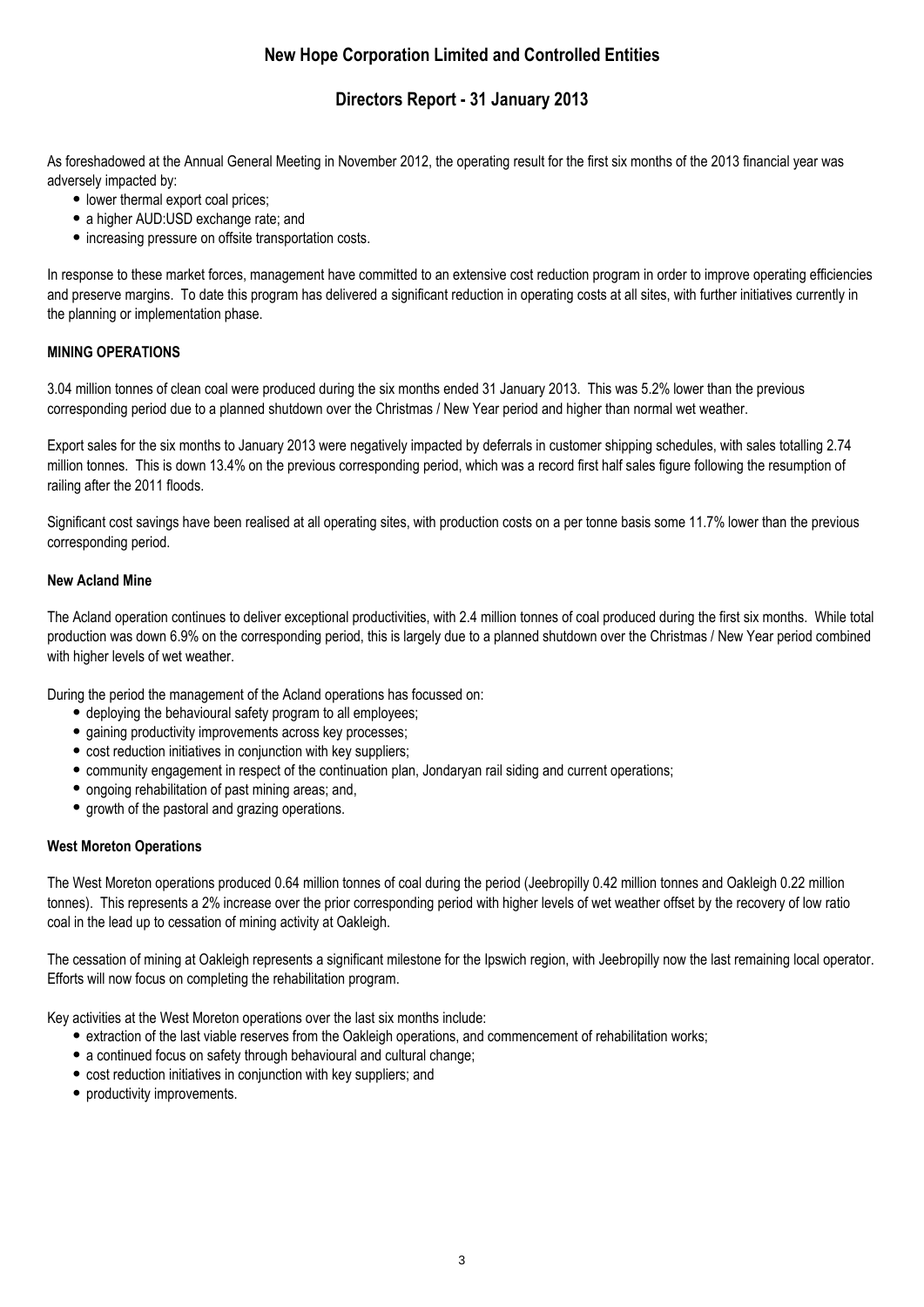### **Directors Report - 31 January 2013**

### **QUEENSLAND BULK HANDLING (QBH)**

During the first six months of the financial year, 4.2 million tonnes of coal was exported through the QBH coal terminal at the Port of Brisbane during the period (2012 – 4.3 million tonnes).

Key activities included:

- finalisation of the shiploader upgrade;
- completion of structural integrity audit;
- implementation of a new environmental management system;
- continued focus on safety; and,
- ongoing discussions in relation to expansion opportunities.

#### **NEW HOPE EXPLORATION**

14,855 meters were drilled during the six months to January 2013, compared to 35,911 meters in the previous corresponding period, which included 22,640 meters of drilling completed by contractors.

Details of the 2012 exploration program are as follows:

#### **Lenton (EPC 766, EPC 865 and ML 70337)**

The 2012 drilling program aimed at structural definition in the potential open cut area has been completed with 6,465 meters being drilled during the period.

Cultural heritage surveys have cleared all drill sites ahead of the 2013 program, and analysis of fugitive emissions data is ongoing.

#### **New Acland (MDL 244, ML 50216)**

Exploration activities focussed on monitoring and analysing fugitive gas emissions and geotechnical investigations on the current mining lease. The study of fugitive gas emissions is being undertaken to quantify calculations for the determination of carbon tax liabilities.

Cultural heritage surveys were undertaken ahead of the 2013 drilling program however wet weather impeded planned drilling during January.

#### **Maryborough (EPC 923)**

The drilling program to support the first three years of mining was completed during the period which has facilitated the commencement of pilot scale coke oven testing.

Cultural heritage surveys were completed during the period with the final archaeologists report outstanding. Rehabilitation of all holes is now underway.

### **Churchyard Creek (EPC 1876)**

No drilling was performed in the six months to January with work focussing on geological modelling of the results from previous drill programs.

### **Bee Creek (EPC 777)**

The 2012 drilling program has been completed with all holes rehabilitated. All boreholes intercepted the Fort Cooper coal measures, with one borehole possibly intercepting the Moranbah coal measures, although this will need to be verified with further drilling.

#### **Ashford (EL6234)**

7 chip holes were drilled during the period representing 716 meters. This program was aimed at further resource delineation, with results currently being modelled.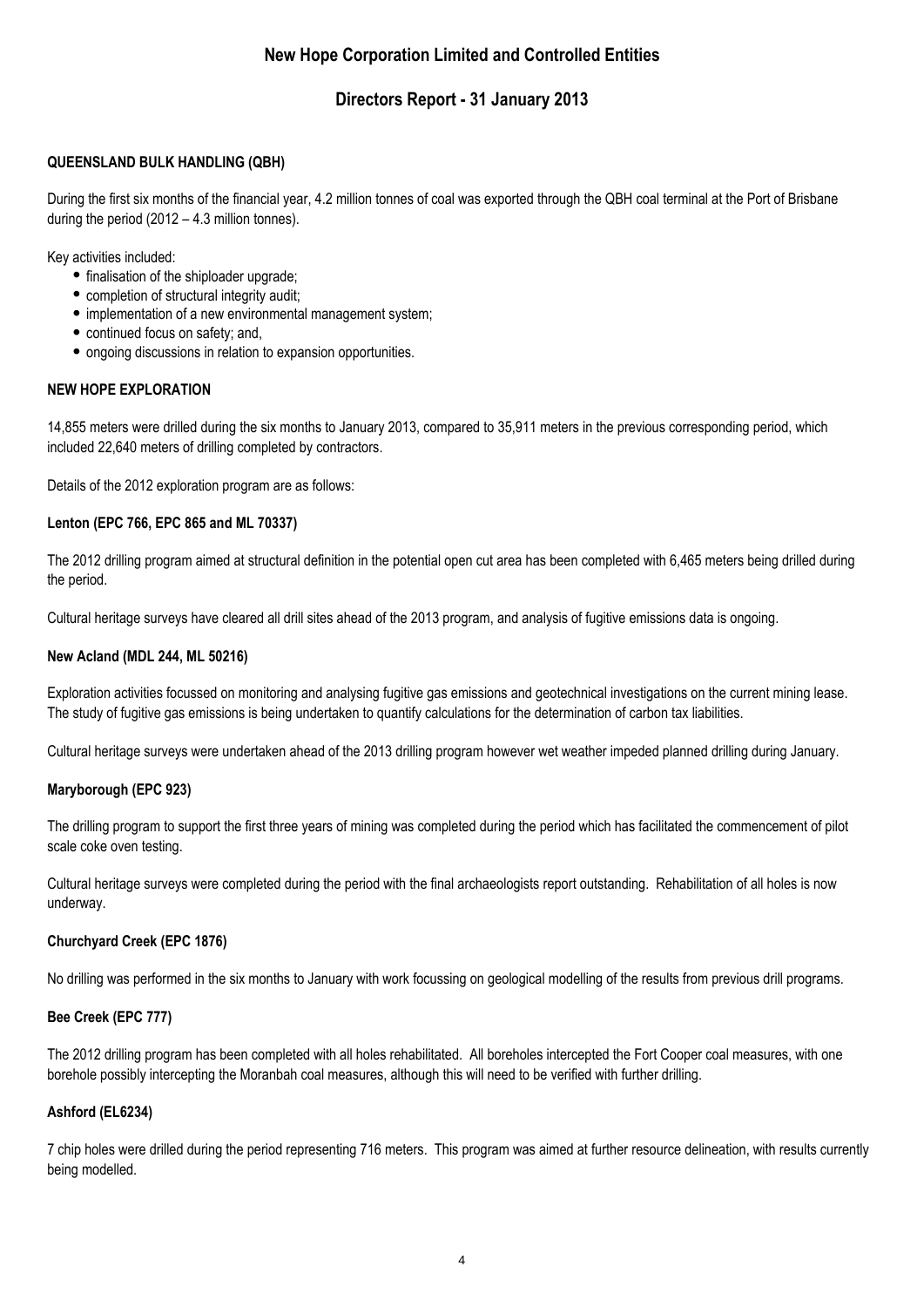### **Directors Report - 31 January 2013**

### **Mineral Tenures**

The company currently holds 4 exploration permits for minerals in North West Queensland. Landowner negotiations have been completed for 2 tenements with drilling mobilisation to commence in March 2013 subject to weather conditions.

Subject to successful negotiation of landholder compensation agreements on the remaining two tenements, it is possible that additional drilling may be completed in the current financial year as part of the planned field program in North West Queensland.

### **PASTORAL OPERATIONS**

New Acland Pastoral Co. manages the group's land holdings on the Darling Downs. This integral part of the operations ensures that land is cared for both before and after mining operations in a sustainable manner. Operations focus on cattle grazing with some cropping undertaken on land where conditions allow.

The company is also actively participating in the rehabilitation of previously mined land. Cattle trials are being conducted under the supervision of independent agricultural experts which aim to verify that rehabilitated land can be as, or more productive than undisturbed land. Initial results from these trials are encouraging, however detailed analysis of both land condition, beef productivity and quality will continue for a number of years.

#### **DEVELOPMENT PROJECTS**

New Hope continued to progress various development projects during the period, although current market conditions have led to the rescheduling of some project timelines.

#### **New Acland Continuation Plan**

Extensive consultation with all key stakeholders resulted in the Queensland Government accepting a revised proposal for the continuation of the Acland operations. The public consultation period on the revised Terms of Reference has closed with the detailed work on the revised Environmental Impact Statement now underway.

The company remains committed to delivering our employees and shareholders certainty in respect of the long term future for the Acland operations in an environmentally and socially acceptable manner.

#### **Lenton**

Baseline studies for the Environmental Impact Statement continued during the period and it is anticipated that the Terms of Reference will be lodged with the Department of Environment and Heritage Protection before the end of the current financial year. Numerous options for the transport and export of product coal continue to be investigated.

#### **Colton**

Activities during the period focussed on infrastructure design and progressing the Environmental Management Plan with the Department of Environment and Heritage Protection.

#### **Elimatta**

An updated Environmental Impact Statement was lodged in November 2012 and has been released for public comment, with a submissions deadline of 21 March 2013.

### **CARBON CONVERSION PROJECTS**

Coal to Liquids (CTL) projects have continued on both the direct and indirect liquefaction technologies.

Construction of the Jeebropilly indirect liquefaction plant is continuing with the bulk of the liquefaction module delivered to site in January 2013. Construction is nearing completion with commissioning expected to occur in the third quarter of calendar 2013.

Dry commissioning of the Quantex direct liquefaction plant has been completed with wet commissioning scheduled to occur over the next quarter.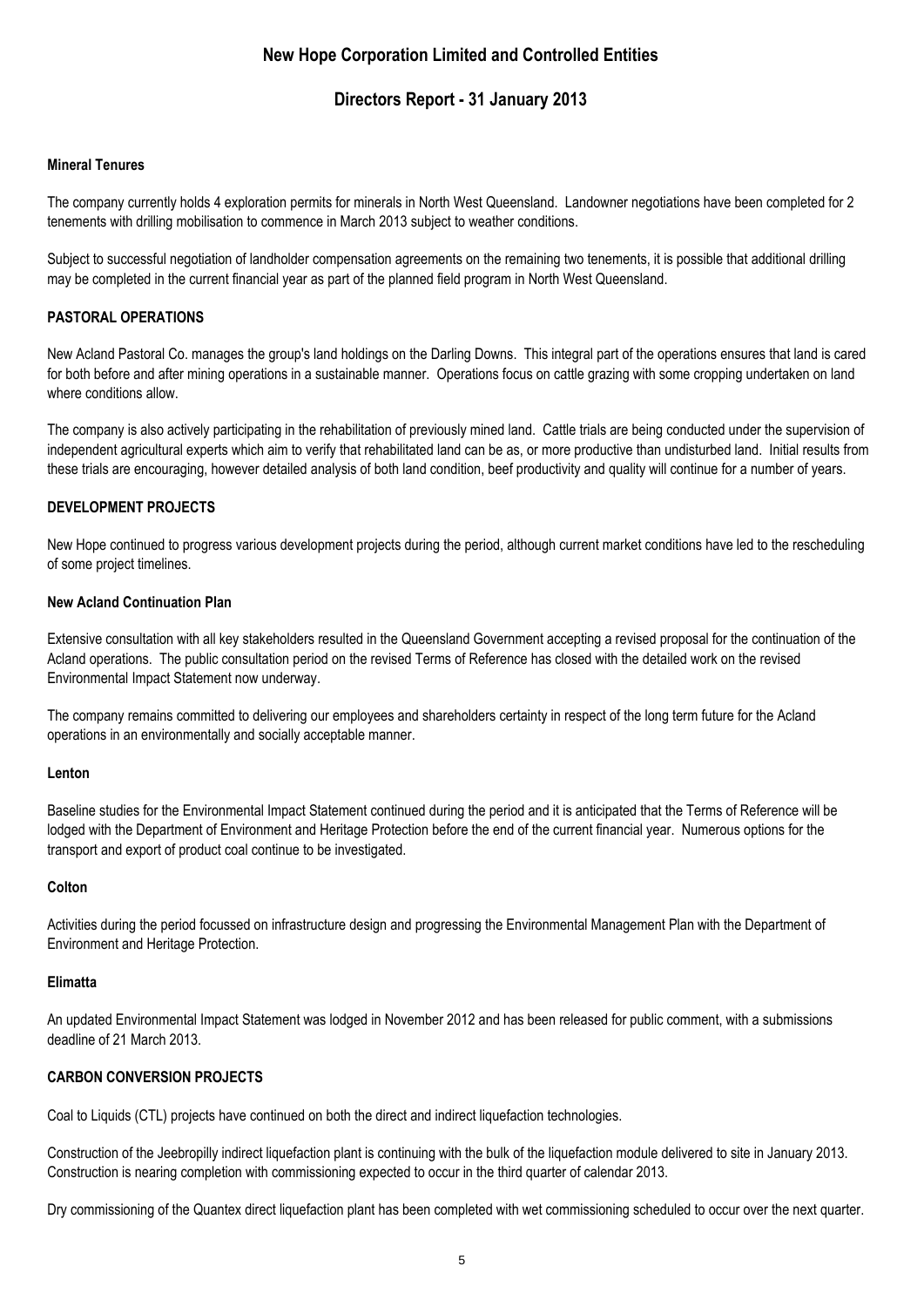### **Directors Report - 31 January 2013**

### **BRIDGEPORT ENERGY**

In August 2012 New Hope successfully completed the acquisition of Bridgeport Energy Limited, an oil and gas company with both production and exploration tenements. Conventional oil production is currently undertaken on tenements located in South West Queensland's Cooper / Eromanga Basin.

Attributable oil production during the period totalled 16,833 barrels (Inland 10,249, Utopia 2,304 and Naccowlah 4,280). In addition, a six hole drilling program conducted at Inland and Utopia successfully intersected oil in all six holes. These wells have been completed for production and will brought online over the next quarter.

### **OUTLOOK**

Weak thermal coal markets and a resilient exchange rate will have a negative impact on revenues and margins in the 2nd half of the 2013 financial year. The company has implemented a number of cost reduction initiatives and will continue to pursue responsible cost reductions across the business.

Coal production for the full year is expected to be in the range of 5.8 - 6.0 million tonnes. Operations at Acland will cease for 2 weeks over Easter in order to manage high stock levels which developed as a result of the 3 week rail outage on the Toowoomba range which was due to extreme weather in late January. Sales volumes are likely to match production subject to customer shipping schedules and rail performance.

QBH throughputs for the full year are expected to be similar to 2012.

Timing of development projects is being continually assessed with regard to prevailing market conditions and the progression of approvals. The current downturn may provide further acquisition opportunities which may be prioritised ahead of current development projects in the economic climate.

The acquisition of Bridgeport provides the company some diversification from thermal coal and will deliver more attractive margins that coal operations over the coming six months. Through Bridgeport the company is aiming to accumulate additional oil and gas tenements with existing or near term production possibilities.

Given the ongoing downturn in coal markets, the company will:

- remain focussed on efficient cost reduction initiatives in order to protect margins;
- continue to seek out attractive acquisition opportunities; and,
- grow the scale of the oil, gas and energy business through development and acquisition.

New Hope remains well positioned to weather the current downturn in coal markets and take advantage of future improvements in market conditions, supported by Asia's longer term energy demand.

Signed in Sydney this 18th day of March 2013 in accordance with a resolution of directors.

R.D. Millner **Director** 

S.J. Palmer **Director**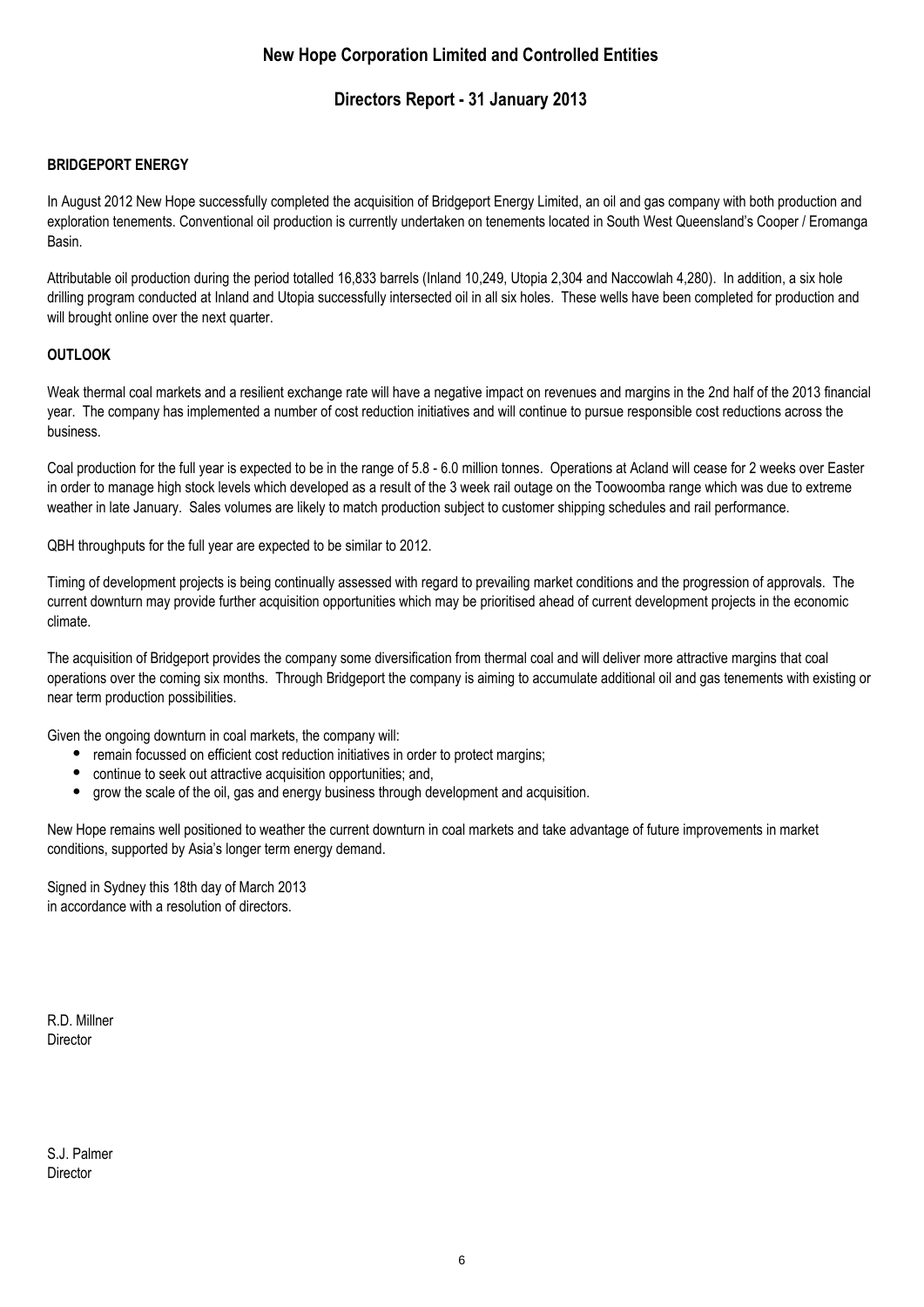

## **Auditor's Independence Declaration**

As lead auditor for the review of New Hope Corporation Limited for the half year ended 31 January 2013, I declare that to the best of my knowledge and belief, there have been:

- (a) no contraventions of the auditor independence requirements of the Corporations Act 2001 in relation to the review ; and
- (b) no contraventions of any applicable code of professional conduct in relation to the review.

This declaration is in respect of New Hope Corporation Limited and the entities it controlled during the period.

Simon Neill **Sydney (1986)** Sydney (1986) Sydney (1986) Sydney (1986) Sydney (1986) Sydney (1986) Sydney (1986) Partner 18 March 2013 PricewaterhouseCoopers

*PricewaterhouseCoopers, ABN 52 780 433 757 Riverside Centre, 123 Eagle Street, BRISBANE QLD 4000, GPO Box 150, BRISBANE QLD 4001 T: +61 7 3257 5000, F: +61 7 3257 5999, www.pwc.com.au*

Liability limited by a scheme approved under Professional Standards Legislation.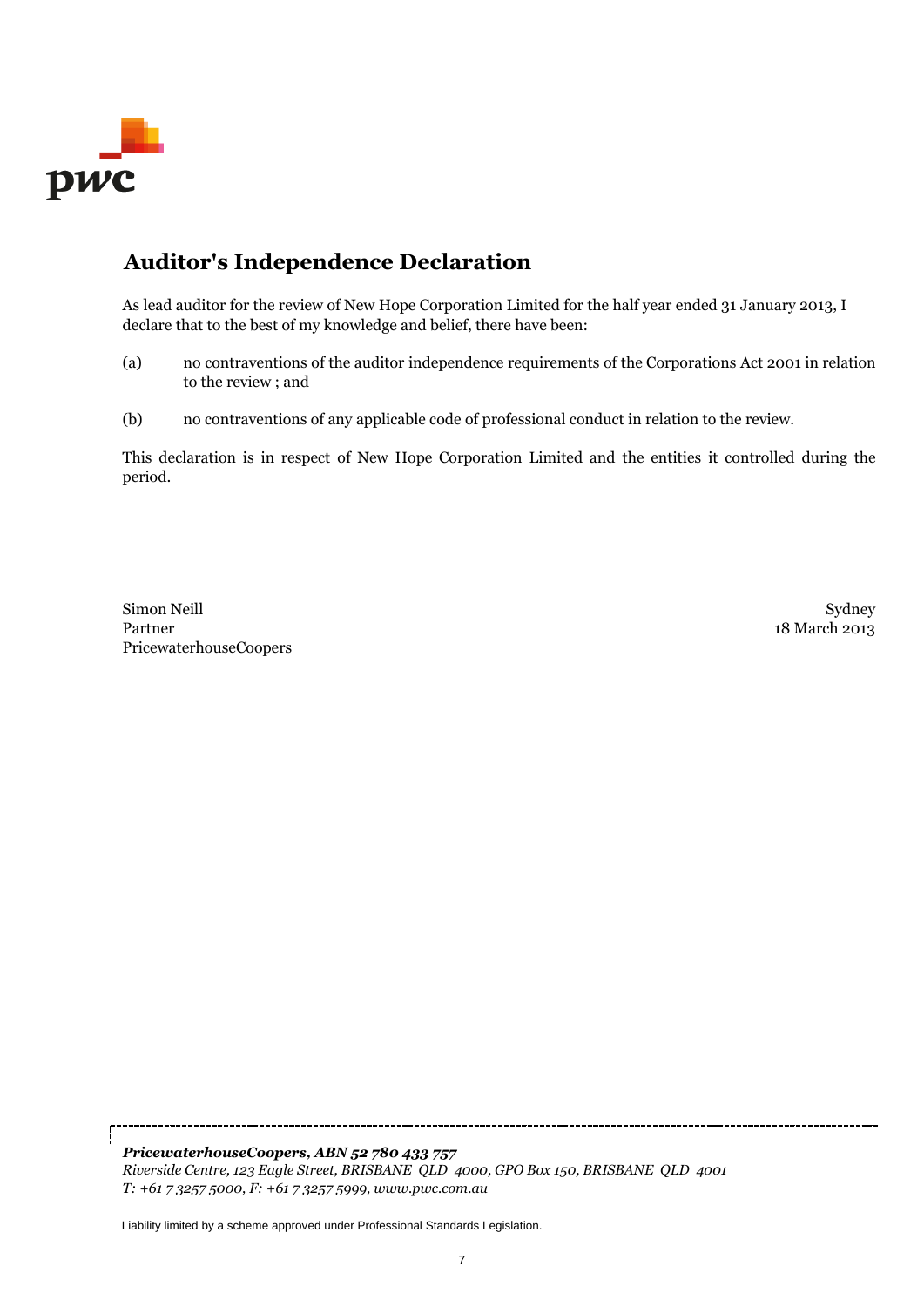### **Consolidated Statement of Comprehensive Income for the half-year ended 31 January 2013**

|                                                                              | <b>Note</b> | 31 January<br>2013<br>\$000 | 31 January<br>2012<br>\$000 |
|------------------------------------------------------------------------------|-------------|-----------------------------|-----------------------------|
| Revenue from continuing operations                                           |             | 322,890                     | 388,450                     |
| Other income                                                                 | 3           | 4,109                       | 73                          |
|                                                                              |             | 326,999                     | 388,523                     |
| <b>Expenses</b>                                                              |             |                             |                             |
| Cost of sales                                                                |             | (151,666)                   | (169, 446)                  |
| Marketing and transportation                                                 |             | (65, 721)                   | (71, 135)                   |
| Administration                                                               |             | (9,536)                     | (10, 812)                   |
| Other expenses                                                               | 4           | (6, 490)                    | (35, 251)                   |
| Share of net profit / (loss) of associates                                   |             | (386)                       | (62)                        |
| Profit before income tax                                                     |             | 93,200                      | 101,817                     |
| Income tax expense                                                           | 5           | (24, 405)                   | (756)                       |
| Profit after income tax                                                      |             | 68,795                      | 101,061                     |
| Profit attributable to:                                                      |             |                             |                             |
| New Hope Shareholders                                                        |             | 68,795                      | 101,065                     |
| Non-controlling interests                                                    |             |                             | (4)                         |
|                                                                              |             | 68,795                      | 101,061                     |
| Other comprehensive income                                                   |             |                             |                             |
| Changes in the fair value of cash flow hedges, net of tax                    |             | (7,085)                     | 106                         |
| Changes in the fair value of available for sale financial assets, net of tax |             | (1, 394)                    | (19, 302)                   |
| Other comprehensive income for the half year, net of tax                     |             | (8, 479)                    | (19, 196)                   |
| <b>Total comprehensive income</b>                                            |             | 60,316                      | 81,865                      |
|                                                                              |             |                             |                             |
| Total comprehensive income attributable to:                                  |             |                             |                             |
| New Hope Shareholders                                                        |             | 60,316                      | 81,869                      |
| Non-controlling interests                                                    |             |                             | (4)                         |
|                                                                              |             | 60,316                      | 81,865                      |

### **Earnings per share for profit attributable to the ordinary equity holders of the Company**

|                            | cents per<br>share | cents per<br>share |
|----------------------------|--------------------|--------------------|
| Basic earnings per share   | 8.3                | 12.2               |
| Diluted earnings per share | 8.3                | 12.1               |

The above consolidated statement of comprehensive income should be read in conjunction with the accompanying notes.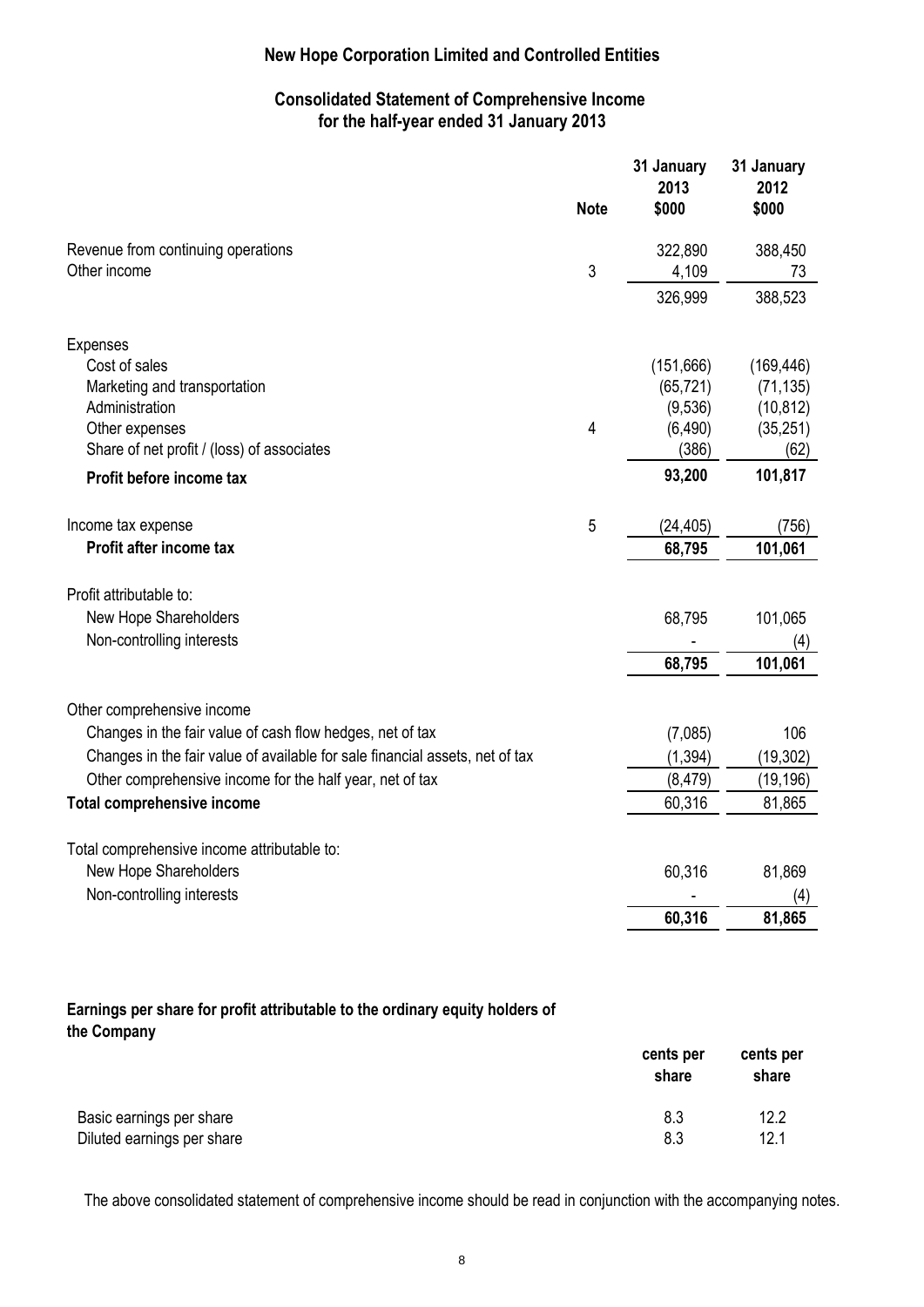### **Consolidated Balance Sheet as at 31 January 2013**

|                                                            |             | 31 January<br>2013 | 31 July<br>2012 |
|------------------------------------------------------------|-------------|--------------------|-----------------|
|                                                            | <b>Note</b> | \$000              | \$000           |
| <b>Current assets</b>                                      |             |                    |                 |
| Cash and cash equivalents                                  |             | 13,311             | 70,990          |
| Trade and other receivables                                |             | 26,919             | 17,124          |
| Inventories                                                |             | 79,258             | 59,560          |
| Held to maturity investments                               |             | 1,275,606          | 1,446,975       |
| Derivative financial instruments                           |             | 10,247             | 20,393          |
| Other                                                      |             | 553                | 299             |
| <b>Total current assets</b>                                |             | 1,405,894          | 1,615,341       |
| <b>Non current assets</b>                                  |             |                    |                 |
| Trade and other receivables                                |             | 7,866              | 9,208           |
| Investments accounted for using the equity method          |             | 13,286             | 32,530          |
| Available for sale financial assets                        |             | 71,746             | 73,140          |
| Derivative financial instruments                           |             | 9,996              | 9,971           |
| Property, plant and equipment                              |             | 722,369            | 659,202         |
| Exploration and evaluation assets                          |             | 67,814             | 39,228          |
| Intangible assets                                          | 7           | 24,980             | 20,799          |
| Total non current assets                                   |             | 918,057            | 844,078         |
| <b>Total assets</b>                                        |             | 2,323,951          | 2,459,419       |
| <b>Current liabilities</b>                                 |             |                    |                 |
| Trade and other payables                                   |             | 47,929             | 40,460          |
| Current tax liabilities                                    |             | 14,657             | 18,490          |
| Provisions                                                 |             | 32,507             | 28,845          |
| <b>Total current liabilities</b>                           |             | 95,093             | 87,795          |
| <b>Non current liabilities</b>                             |             |                    |                 |
| Deferred tax liabilities                                   |             | 87,584             | 82,917          |
| Provisions                                                 |             | 34,868             | 35,791          |
| Total non current liabilities                              |             | 122,452            | 118,708         |
| <b>Total liabilities</b>                                   |             | 217,545            | 206,503         |
| Net assets                                                 |             | 2,106,406          | 2,252,916       |
| <b>Equity</b>                                              |             |                    |                 |
| Contributed equity                                         | 6           | 93,342             | 92,509          |
| <b>Reserves</b>                                            |             | 41,782             | 50,570          |
| Retained profits                                           |             | 1,970,267          | 2,109,104       |
| Capital and reserves attributable to New Hope Shareholders |             | 2,105,391          | 2,252,183       |
| Non-controlling Interests                                  |             | 1,015              | 733             |
| <b>Total equity</b>                                        |             | 2,106,406          | 2,252,916       |

The above consolidated balance sheet should be read in conjunction with the accompanying notes.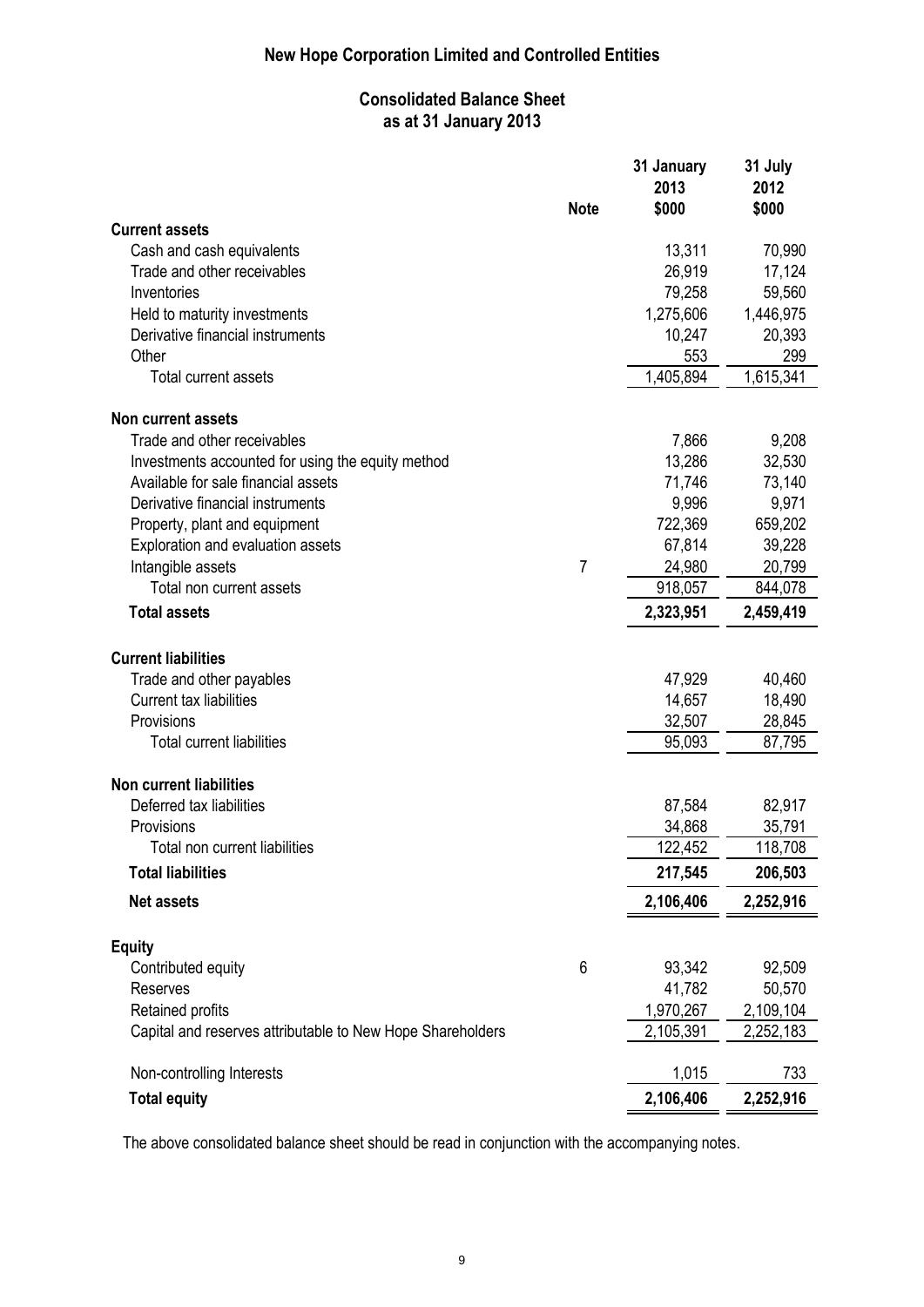### **Consolidated Statement of Changes in Equity for the half year ended 31 January 2013**

|                                                      | <b>Contributed</b><br><b>Equity</b><br>\$000 | <b>Reserves</b><br>\$000 | <b>Retained</b><br><b>Earnings</b><br>\$000 | Non-controlling<br><b>Interests</b><br>\$000 | <b>Total</b><br>\$000 |
|------------------------------------------------------|----------------------------------------------|--------------------------|---------------------------------------------|----------------------------------------------|-----------------------|
| <b>Balance as at 1 August 2011</b>                   | 91,500                                       | 73,851                   | 2,157,849                                   | 44,183                                       | 2,367,383             |
| Profit for the year                                  |                                              |                          | 101,065                                     | (4)                                          | 101,061               |
| Other comprehensive income                           |                                              | (19, 196)                |                                             |                                              | (19, 196)             |
| Total comprehensive income for the half year         |                                              | (19, 196)                | 101,065                                     | (4)                                          | 81,865                |
| Transactions with owners in their capacity as owners |                                              |                          |                                             |                                              |                       |
| Shares issued during the half year                   | 936                                          |                          |                                             |                                              | 936                   |
| Dividends provided for or paid                       |                                              |                          | (41, 512)                                   |                                              | (41, 512)             |
| Special dividend provided for or paid                |                                              |                          | (124, 534)                                  |                                              | (124, 534)            |
| Net movement in share based payments reserve         |                                              | 409                      |                                             |                                              | 409                   |
| Premium paid on share acquisition                    |                                              | (6,029)                  |                                             |                                              | (6,029)               |
| Disposal of non-controlling interests                |                                              |                          |                                             | (44, 177)                                    | (44, 177)             |
| Share of non-controlling interests                   |                                              |                          |                                             | 474                                          | 474                   |
| Balance as at 31 January 2012                        | 92,436                                       | 49,035                   | 2,092,868                                   | 476                                          | 2,234,815             |
| <b>Balance as at 1 August 2012</b>                   | 92,509                                       | 50,570                   | 2,109,104                                   | 733                                          | 2,252,916             |
| Profit for the year                                  |                                              |                          | 68,795                                      |                                              | 68,795                |
| Other comprehensive income                           |                                              | (8, 479)                 |                                             |                                              | (8, 479)              |
| Total comprehensive income for the half year         |                                              | (8, 479)                 | 68,795                                      |                                              | 60,316                |
| Transactions with owners in their capacity as owners |                                              |                          |                                             |                                              |                       |
| Shares issued during the half year                   | 833                                          |                          |                                             |                                              | 833                   |
| Dividends provided for or paid                       |                                              |                          | (41, 526)                                   |                                              | (41, 526)             |
| Special dividend provided for or paid                |                                              |                          | (166, 106)                                  |                                              | (166, 106)            |
| Net movement in share based payments reserve         |                                              | (309)                    |                                             |                                              | (309)                 |
| Share of non-controlling interests                   |                                              |                          |                                             | 282                                          | 282                   |
| Balance as at 31 January 2013                        | 93,342                                       | 41,782                   | 1,970,267                                   | 1,015                                        | 2,106,406             |

The above consolidated statements of changes in equity should be read in conjunction with the accompanying notes.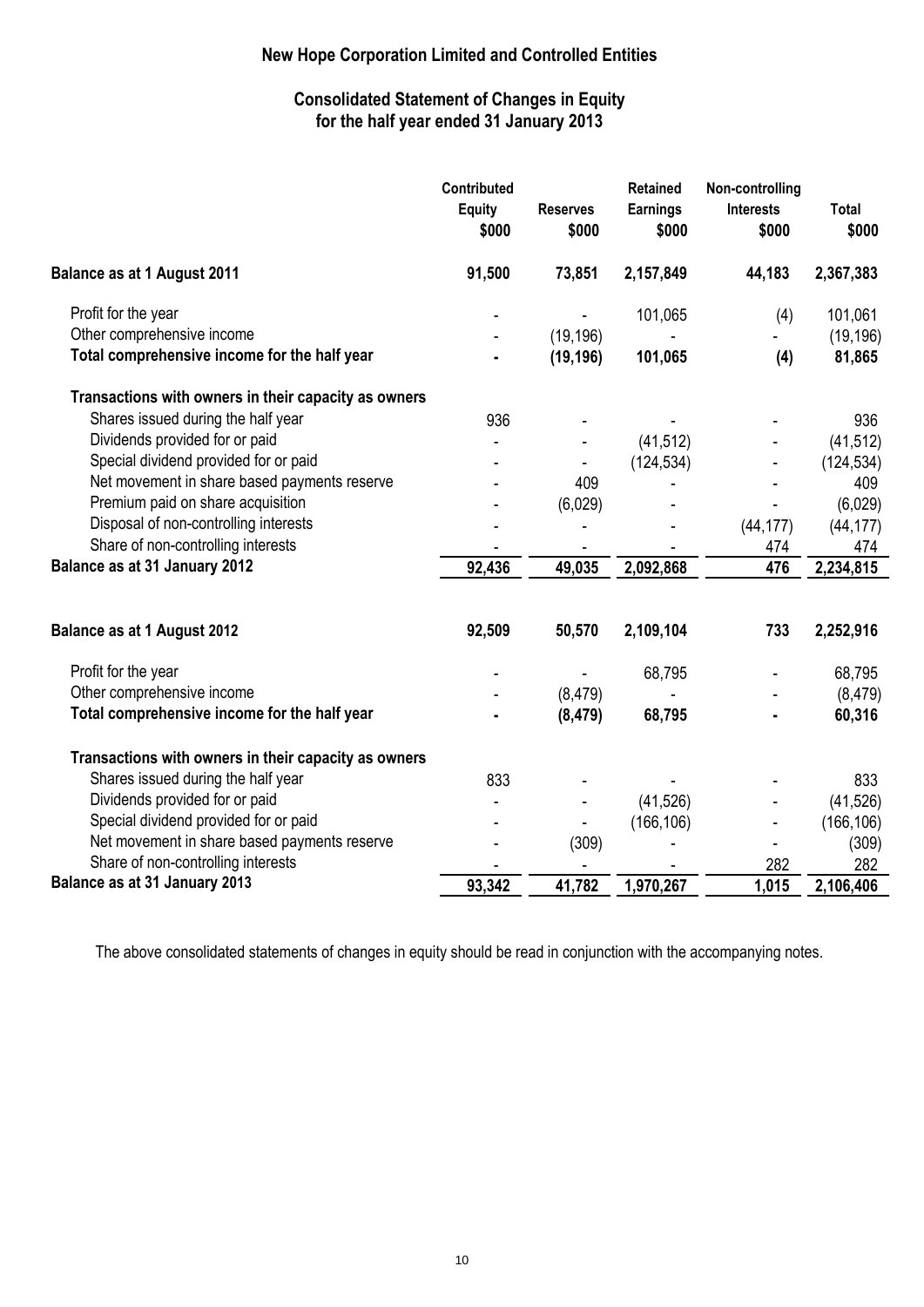### **Consolidated Cash Flow Statement for the half-year ended 31 January 2013**

|                                                                                                                       | 31 January<br>2013<br>\$000 | 31 January<br>2012<br>\$000 |
|-----------------------------------------------------------------------------------------------------------------------|-----------------------------|-----------------------------|
| Cash flows from operating activities                                                                                  |                             |                             |
| Receipts from customers inclusive of GST                                                                              | 270,588                     | 347,938                     |
| Payments to suppliers and employees inclusive of GST                                                                  | (221, 368)                  | (226, 916)                  |
|                                                                                                                       | 49,220                      | 121,022                     |
| Income taxes paid                                                                                                     | (21, 917)                   | (180, 933)                  |
| Net cash inflow / (outflow) from operating activities                                                                 | 27,303                      | (59, 911)                   |
| Cash flows from investing activities                                                                                  |                             |                             |
| Payments for property, plant & equipment                                                                              | (38, 512)                   | (15, 979)                   |
| Payment for exploration and evaluation activities                                                                     | (11, 779)                   | (11, 376)                   |
| Proceeds from other assets                                                                                            |                             |                             |
| Payment for investment in subsidiary, less net cash acquired                                                          | (44, 260)                   |                             |
| Payments for investments in available for sale financial assets                                                       |                             | (235)                       |
| Payments for investments in associates                                                                                | (731)                       | (708)                       |
| Net payments for term deposits                                                                                        | 173,014                     | 199,647                     |
| Proceeds from sale of New Lenton Joint Venture                                                                        |                             | 58,040                      |
| Proceeds from sale of property, plant & equipment                                                                     | 204                         | 270                         |
| Interest received                                                                                                     | 32,698                      | 56,635                      |
| Net cash inflow / (outflow) from investing activities                                                                 | 110,641                     | 286,294                     |
| <b>Cash flows from financing activities</b>                                                                           |                             |                             |
| Transactions with non controlling interests                                                                           |                             | (50, 206)                   |
| Payment for borrowings                                                                                                | (63)                        |                             |
| Joint Venture partner contributions                                                                                   | 280                         | 474                         |
| Dividends paid                                                                                                        | (207, 632)                  | (166, 046)                  |
| Net cash inflow / (outflow) from financing activities                                                                 | (207,415)                   | (215,778)                   |
|                                                                                                                       |                             |                             |
| Net increase / (decrease) in cash and cash equivalents<br>Cash and cash equivalents at the beginning of the half year | (69, 471)                   | 10,605<br>75,149            |
| Effects of exchange rate changes on cash and cash equivalents                                                         | 70,990<br>11,792            | (2, 156)                    |
| Cash and cash equivalents at the end of the half year                                                                 | 13,311                      | 83,598                      |
|                                                                                                                       |                             |                             |

The above consolidated cash flow statement should be read in conjunction with the accompanying notes.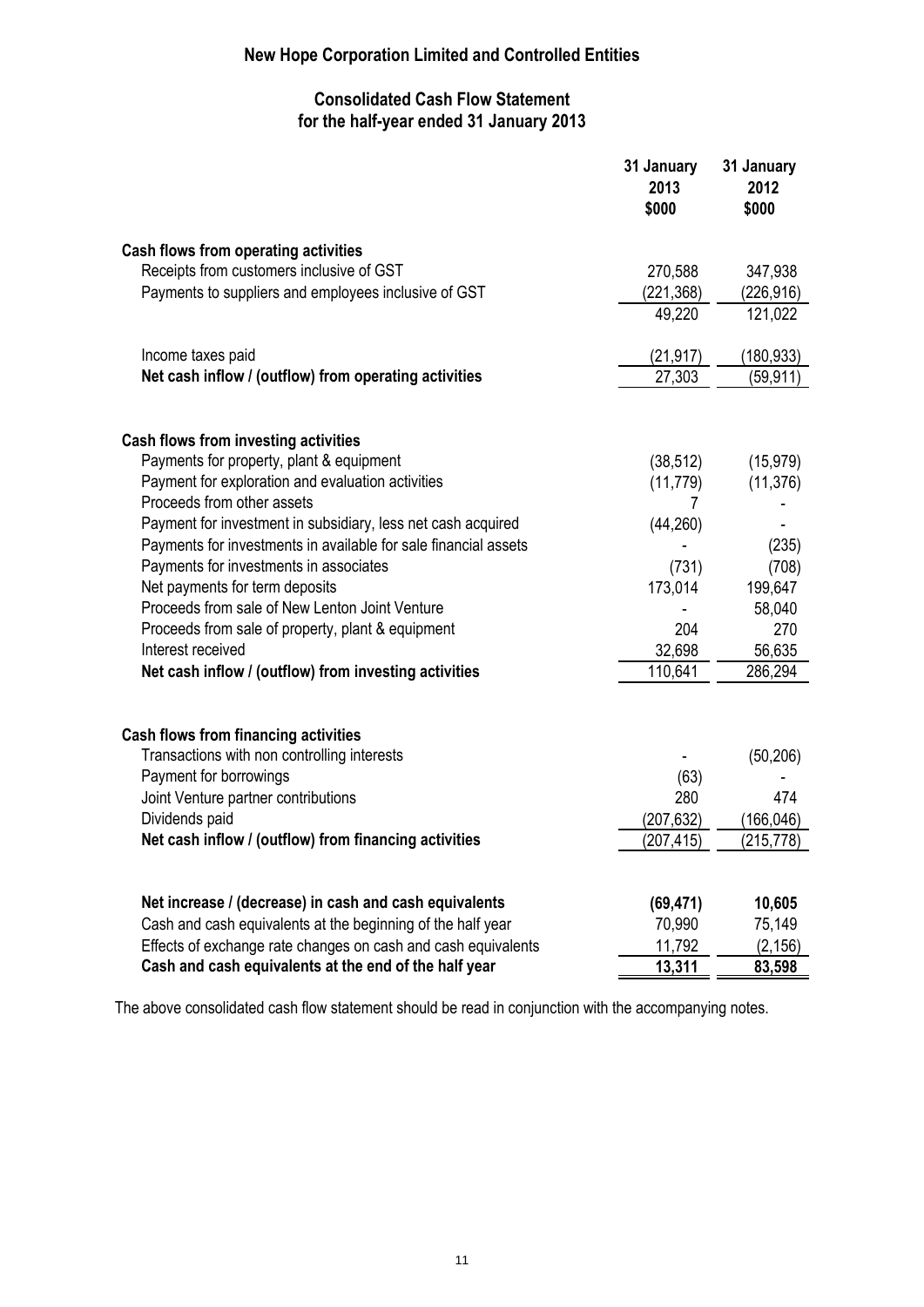### **Notes to the Financial Statements for the half-year ended 31 January 2013**

### **1. BASIS OF PREPARATION OF HALF-YEAR REPORT**

This general purpose interim financial report for the half-year reporting period ended 31 January 2013 has been prepared in accordance with Accounting Standard AASB 134 *Interim Financial Reporting* and the *Corporations Act 2001* .

This interim financial report does not include all the notes of the type normally included in an annual financial report. Accordingly, this report is to be read in conjunction with the annual report for the year ended 31 July 2012 and any public announcements made by New Hope Corporation Limited during the interim reporting period in accordance with the continuous disclosure requirements of the *Corporations Act 2001* .

The accounting policies adopted are consistent with those of the previous financial year and corresponding interim reporting period. Effective from 1 August 2012 major work carried out on mining plant and machinery has been capitalised. This has resulted in \$10,697,444 being capitalised in the balance sheet and amortised over its useful life. There has been no material impact on existing assets.

| 2. DIVIDENDS<br>Dividends provided for or paid during the half-year                                                                                                                                                                                                                                                                                                                      | <b>Note</b>    | 31 January<br>2013<br>\$000 | 31 January<br>2012<br>\$000 |
|------------------------------------------------------------------------------------------------------------------------------------------------------------------------------------------------------------------------------------------------------------------------------------------------------------------------------------------------------------------------------------------|----------------|-----------------------------|-----------------------------|
|                                                                                                                                                                                                                                                                                                                                                                                          |                |                             |                             |
| Ordinary dividend paid<br>100% franked at a tax rate of 30% (2012 - 100% franked)                                                                                                                                                                                                                                                                                                        |                | 41,526                      | 41,512                      |
| Special dividend paid                                                                                                                                                                                                                                                                                                                                                                    |                |                             |                             |
| 100% franked at a tax rate of 30% (2012 - 100% franked)                                                                                                                                                                                                                                                                                                                                  |                | 166,106                     | 124,534                     |
|                                                                                                                                                                                                                                                                                                                                                                                          |                | 207,632                     | 166,046                     |
| Dividends listed above were actually paid to shareholders during the reporting period.                                                                                                                                                                                                                                                                                                   |                |                             |                             |
| Dividends not recognised at the end of the half year                                                                                                                                                                                                                                                                                                                                     |                |                             |                             |
| Since the end of the half-year the Directors have declared an interim dividend of 6.0<br>cents per fully paid ordinary share (2012 - 6.00 cents), fully franked on tax paid at<br>30%. The aggregate of the dividend expected to be paid on 1 May 2013 out of<br>retained profits at 31 January 2013, but not recognised as a liability at the end of<br>the half-year, is \$49,834,000. |                | 49,834                      | 49,825                      |
| <b>3. OTHER INCOME</b><br>Profit from the Half Year includes the following items that are<br>unusual because of their nature, size and incidence:                                                                                                                                                                                                                                        |                |                             |                             |
| Gain on Bridgeport previously held interest                                                                                                                                                                                                                                                                                                                                              | $\overline{7}$ | 4,109                       |                             |
| Profit on sale of non-current assets                                                                                                                                                                                                                                                                                                                                                     |                |                             | <u>73</u>                   |
|                                                                                                                                                                                                                                                                                                                                                                                          |                | 4,109                       | $\overline{73}$             |
| <b>4. OTHER EXPENSES</b><br>Profit from the Half Year includes the following items that are<br>unusual because of their nature, size and incidence:                                                                                                                                                                                                                                      |                |                             |                             |
| Other expenses include the following items:                                                                                                                                                                                                                                                                                                                                              |                |                             |                             |
| Impairment of goodwill (i)                                                                                                                                                                                                                                                                                                                                                               |                |                             | 33,387                      |
| The above impairment relates to goodwill previously recognised on the<br>acquisition of Northern Energy Corporation Limited.                                                                                                                                                                                                                                                             |                |                             |                             |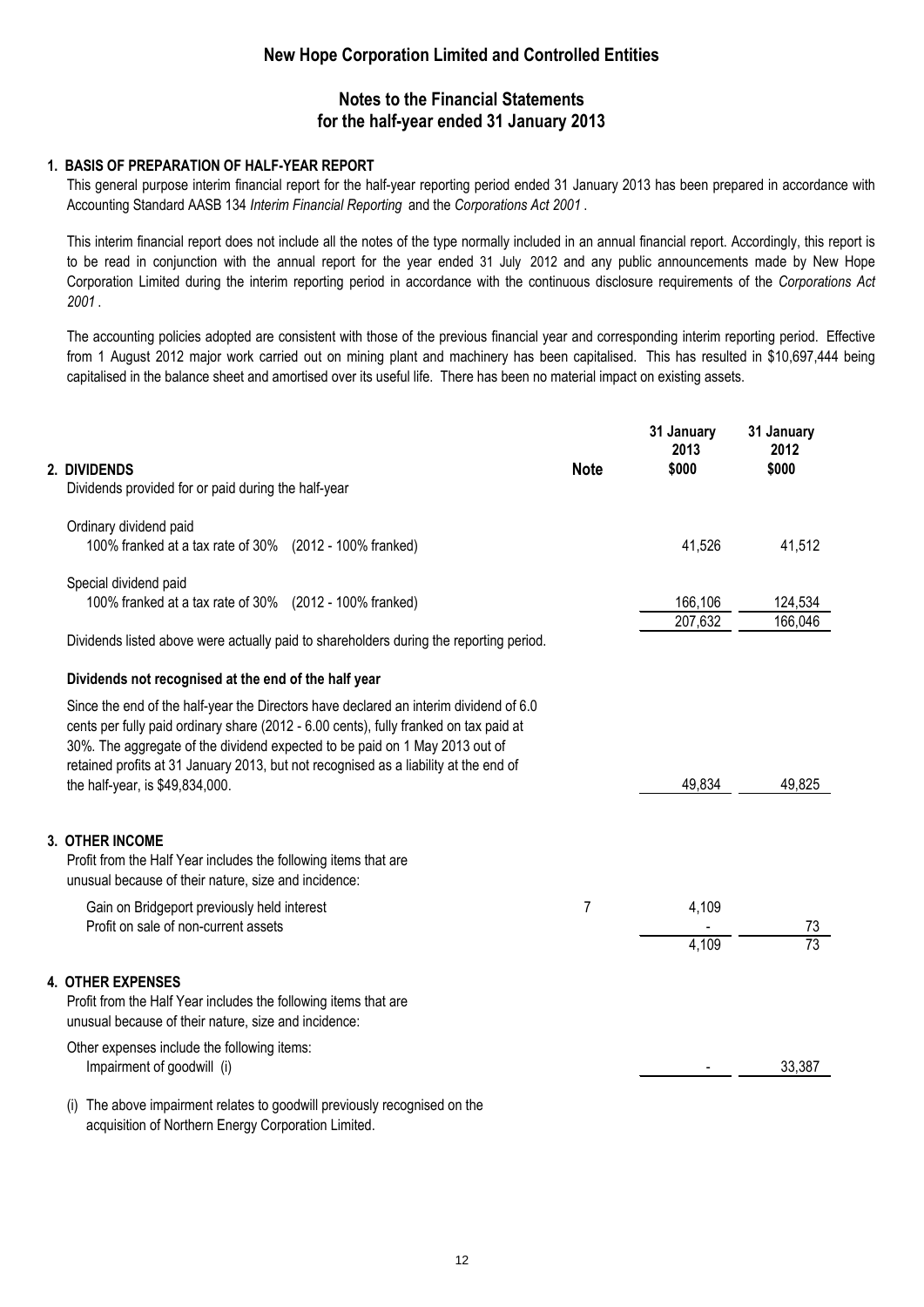### **Notes to the Financial Statements for the half-year ended 31 January 2013**

| <b>Note</b>                                                                             | 31 January<br>2013<br>\$000 | 31 January<br>2012<br>\$000 |
|-----------------------------------------------------------------------------------------|-----------------------------|-----------------------------|
| <b>5. INCOME TAX EXPENSE</b>                                                            |                             |                             |
| Numerical reconciliation of income tax expense to prima facie tax payable               |                             |                             |
| Profit from continuing operations before income tax                                     | 93,200                      | 101,817                     |
| Income tax calculated at 30% (2012 - 30%)                                               | 27,960                      | 30,545                      |
| Tax effect of amounts which are not deductible (taxable) in calculating taxable income: |                             |                             |
| Goodwill impairment                                                                     |                             | 10,016                      |
| Gain on previously held interest                                                        | (1,233)                     |                             |
| Non-deductible expenses                                                                 | 960                         |                             |
| Sundry items                                                                            | (235)                       | 1,612                       |
|                                                                                         | 27,452                      | 42,173                      |
| Over provided in prior year                                                             | (3,047)                     | (3,069)                     |
| Tax consolidation benefit                                                               |                             | (38, 348)                   |
| Income tax expense                                                                      | 24,405                      | 756                         |

| <b>6. CONTRIBUTED EQUITY</b>                                    | 31 January<br>2013<br>No. of shares | 31 January<br>2013<br>\$000 | 31 July<br>2012<br>No. of shares | 31 July<br>2012<br>\$000 |
|-----------------------------------------------------------------|-------------------------------------|-----------------------------|----------------------------------|--------------------------|
| (a) Share Capital<br>Issued and paid up capital                 | 830,563,352                         | 93,342                      | 830,411,534                      | 92,509                   |
| (b) Movements in share capital<br>Vesting of performance rights | 151,818                             | 833                         | $\,$                             |                          |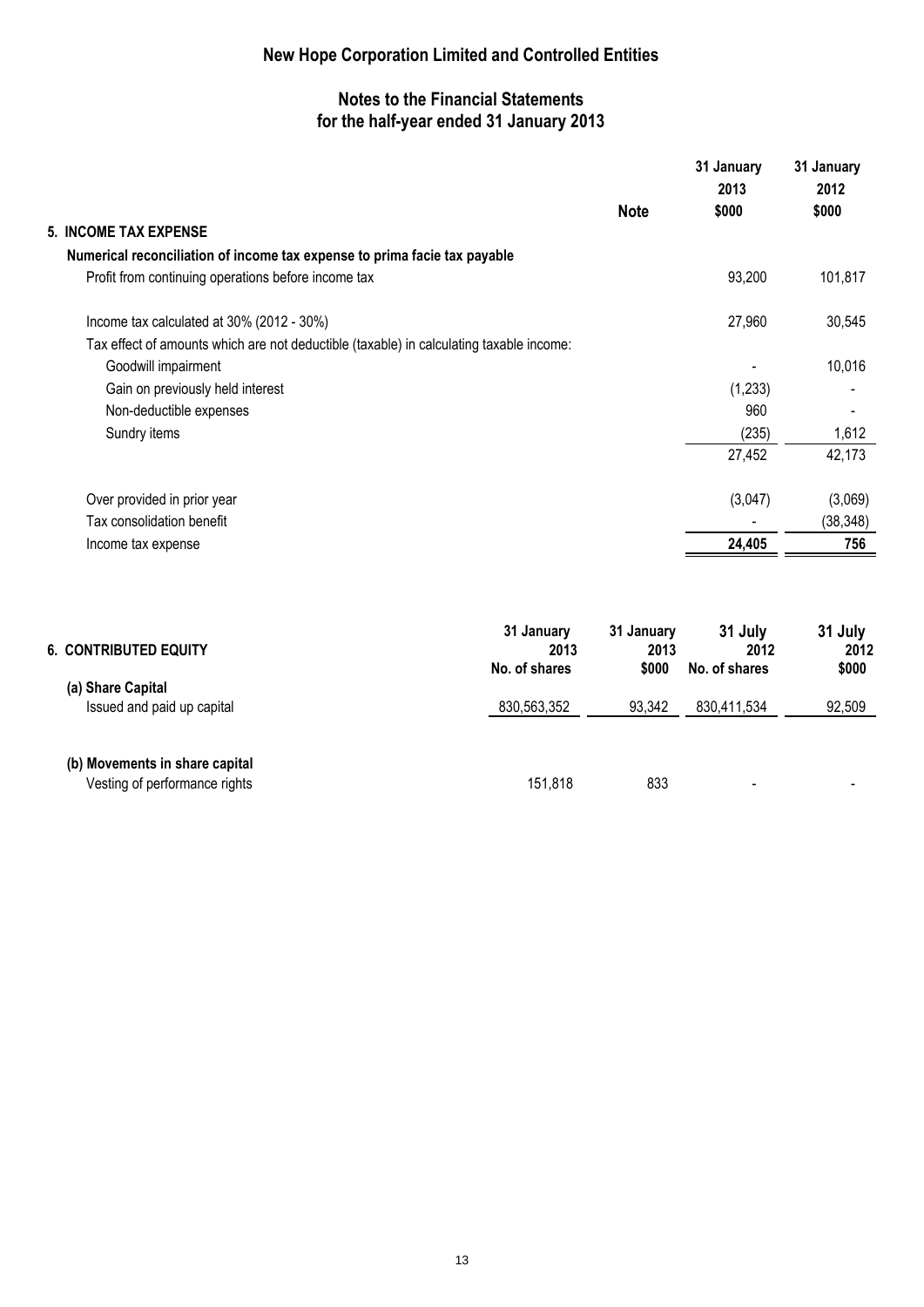### **Notes to the Financial Statements for the half-year ended 31 January 2013**

#### **7. BUSINESS COMBINATION**

#### a. **Summary of acquisition**

On 1 August 2012, New Hope Corporation Limited's wholly owned subsidiary, Mattvale Pty Ltd, acquired 69.62% of the issued share capital of Bridgeport Energy Limited. Bridgeport Energy Limited is a oil and gas exploration company with interests in a portfolio of projects in Queensland that are being progressed towards development.

Details of the purchase consideration and the net assets acquired are as follows:

| Purchase consideration (refer to b. below):<br>Previously held interest<br>Cash paid - current year<br>Gain on previously held interest to 0.41 cents per share<br>Total purchase consideration | \$000<br>18,876<br>45,488<br>4,109<br>68,473 |
|-------------------------------------------------------------------------------------------------------------------------------------------------------------------------------------------------|----------------------------------------------|
| The assets and liabilities recognised as a result of the acquisition are as follows:                                                                                                            | <b>Fair value</b>                            |
|                                                                                                                                                                                                 | \$000                                        |
| Cash                                                                                                                                                                                            | 1,228                                        |
| Trade receivables                                                                                                                                                                               | 685                                          |
| Held to maturity investments                                                                                                                                                                    | 838                                          |
| Other receivables and prepayments                                                                                                                                                               | 157                                          |
| Inventory                                                                                                                                                                                       | 87                                           |
| Oil producing assets                                                                                                                                                                            | 47,512                                       |
| <b>Exploration assets</b>                                                                                                                                                                       | 16,807                                       |
| Property, plant and equipment                                                                                                                                                                   | 1,118                                        |
| Accounts payables                                                                                                                                                                               | (968)                                        |
| Provisions                                                                                                                                                                                      | (1,768)                                      |
| Deferred tax liabilities                                                                                                                                                                        | (1,380)                                      |
| Net identifiable assets acquired                                                                                                                                                                | 64,316                                       |
| Add: goodwill                                                                                                                                                                                   | 4,157                                        |
| Net assets acquired                                                                                                                                                                             | 68,473                                       |

Goodwill arising on consolidation of \$4,156,952 is calculated in accordance with the requirement in IFRS to recognise a deferred tax liability on the difference between the provisional fair value of newly consolidated assets and liabilities and their tax base. None of the goodwill is expected to be deductible for tax purposes.

#### (ii) *Revenue and profit contribution*

The acquired business contributed revenues of \$3,304,681 and net loss of \$802,293 to the Group for the period from 1 August 2012 to 31 January 2013.

| b. Purchase consideration                                                               | \$000   |
|-----------------------------------------------------------------------------------------|---------|
| Outflow of cash to acquire subsidiary, net of cash acquired<br>Total cash consideration | 45.488  |
| Less: Balances acquired<br>Cash                                                         | (1,228) |
| Outflow of cash - investing activities                                                  | 44.260  |

### *Acquisition related costs*

Acquisition costs of \$3,198,664 are included in other expenses in profit or loss and in operating cash flows in the statement of cash flows.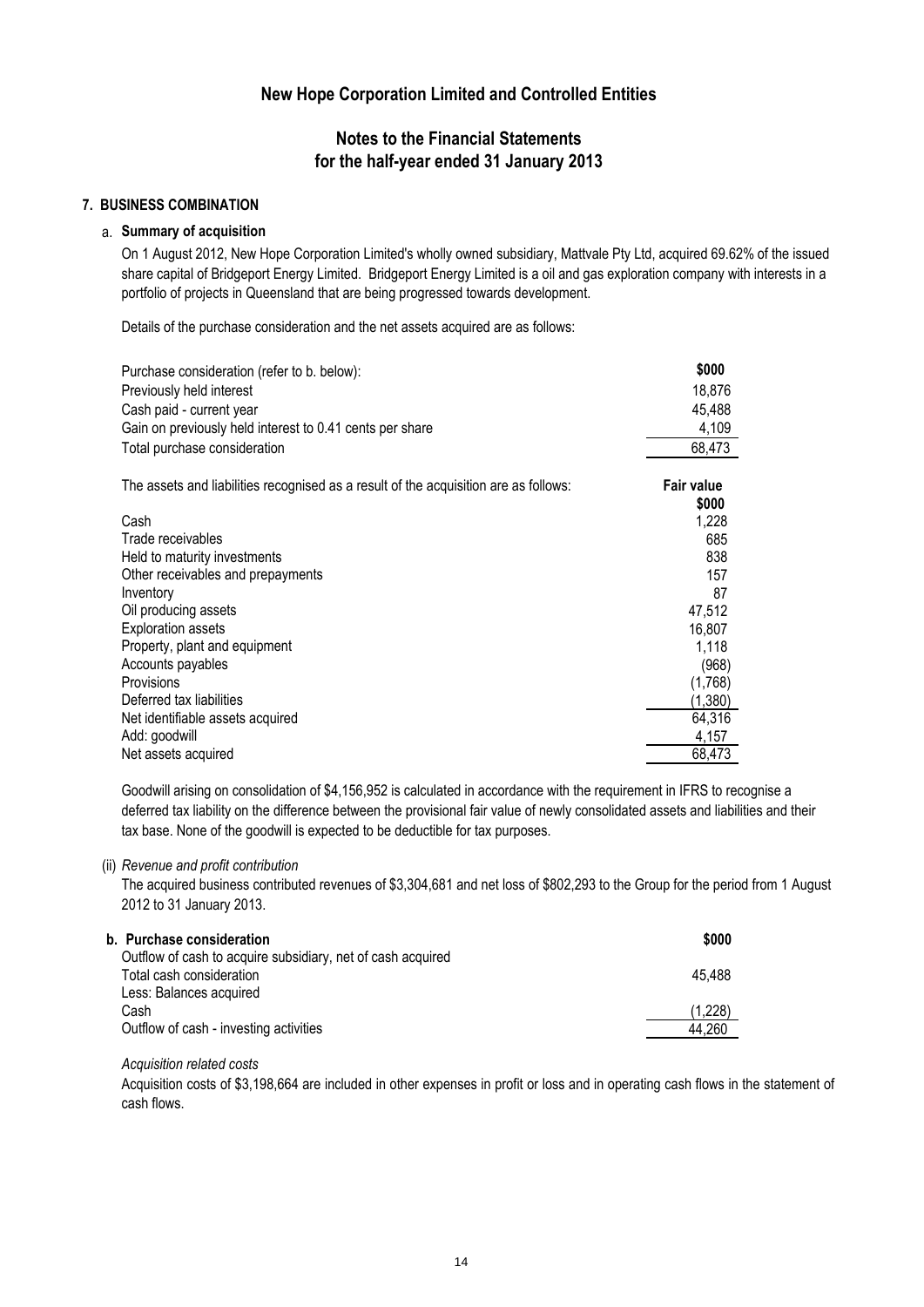### **Notes to the Financial Statements for the half-year ended 31 January 2013**

### **8. FINANCIAL REPORTING SEGMENTS**

#### **(a) Description of segments**

The Group has three reportable segments, namely coal mining (including exploration, development, production and processing), marketing and logistics (associated transport infrastructure and ancillary activities) and treasury and investments (including cash, held to maturity investments and available for sale financial assets).

Operating segments have been determined based on the analysis provided in the reports reviewed by the Board, CEO, COO and CFO (being the Chief Operating Decision Maker, "CODM"). The reportable segments reflect how performance is measured, and decisions regarding allocations of resources are made by the CODM.

Other immaterial coal mining and related operations that do not meet the quantitative thresholds requiring separate disclosure in AASB 8 *Operating Segments* have been combined with the current coal mining operations.

Segment information is presented on the same basis as that used for internal reporting purposes. Sales between segments are carried out at arm's length and are eliminated on consolidation.

#### **(b) Segment information**

|                                                                                                                                                                                                 | Coal mining | Marketing &<br>Logistics | Treasury &<br><b>Investments</b> | <b>Total</b>             |
|-------------------------------------------------------------------------------------------------------------------------------------------------------------------------------------------------|-------------|--------------------------|----------------------------------|--------------------------|
|                                                                                                                                                                                                 | \$000       | \$000                    | \$000                            | \$000                    |
| Half year ended 31 January 2013                                                                                                                                                                 |             |                          |                                  |                          |
| Total segment revenue                                                                                                                                                                           | 186,310     | 273,328                  | 33,695                           | 493,333                  |
| Inter-segment revenue                                                                                                                                                                           | (170, 443)  |                          |                                  | (170, 443)               |
| Total segment revenue - external customers                                                                                                                                                      | 15,867      | 273,328                  | 33,695                           | 322,890                  |
| Reportable segment profit before income tax                                                                                                                                                     | 41,098      | 18,402                   | 33,700                           | 93,200                   |
| Reportable segment assets                                                                                                                                                                       | 707,612     | 242,391                  | 1,373,948                        | 2,323,951                |
| Half year ended 31 January 2012                                                                                                                                                                 |             |                          |                                  |                          |
| Total segment revenue                                                                                                                                                                           | 197,897     | 339,324                  | 46,243                           | 583,464                  |
| Inter-segment revenue                                                                                                                                                                           | (195,014)   |                          |                                  | (195, 014)               |
| Total segment revenue - external customers                                                                                                                                                      | 2,883       | 339,324                  | 46,243                           | 388,450                  |
| Reportable segment profit before income tax                                                                                                                                                     | 27,096      | 28,540                   | 46,181                           | 101,817                  |
| Reportable segment assets                                                                                                                                                                       | 599,621     | 253,555                  | 1,570,733                        | 2,423,909                |
| 9. CONTINGENT LIABILITIES                                                                                                                                                                       |             |                          | 31 January<br>2013<br>\$000      | 31 July<br>2012<br>\$000 |
| Details and estimates of maximum amounts of contingent liabilities for which no provisions<br>are included in the accounts, are as follows:                                                     |             |                          |                                  |                          |
| The bankers of the consolidated entity have issued undertakings and guarantees to the<br>Department of Natural Resources and Mines, Statutory Power Authorities and various                     |             |                          |                                  |                          |
| other entities.<br>The bankers of the consolidated entity have issued undertakings and guarantees in<br>relation to stages 1 and 2 of the Wiggins Island Coal Export Terminal expansion project |             |                          | 15,511                           | 14,857                   |
| and expansion of rail facilities                                                                                                                                                                |             |                          | 10,327                           | 10,317                   |

No losses are anticipated in respect of any of the above contingent liabilities.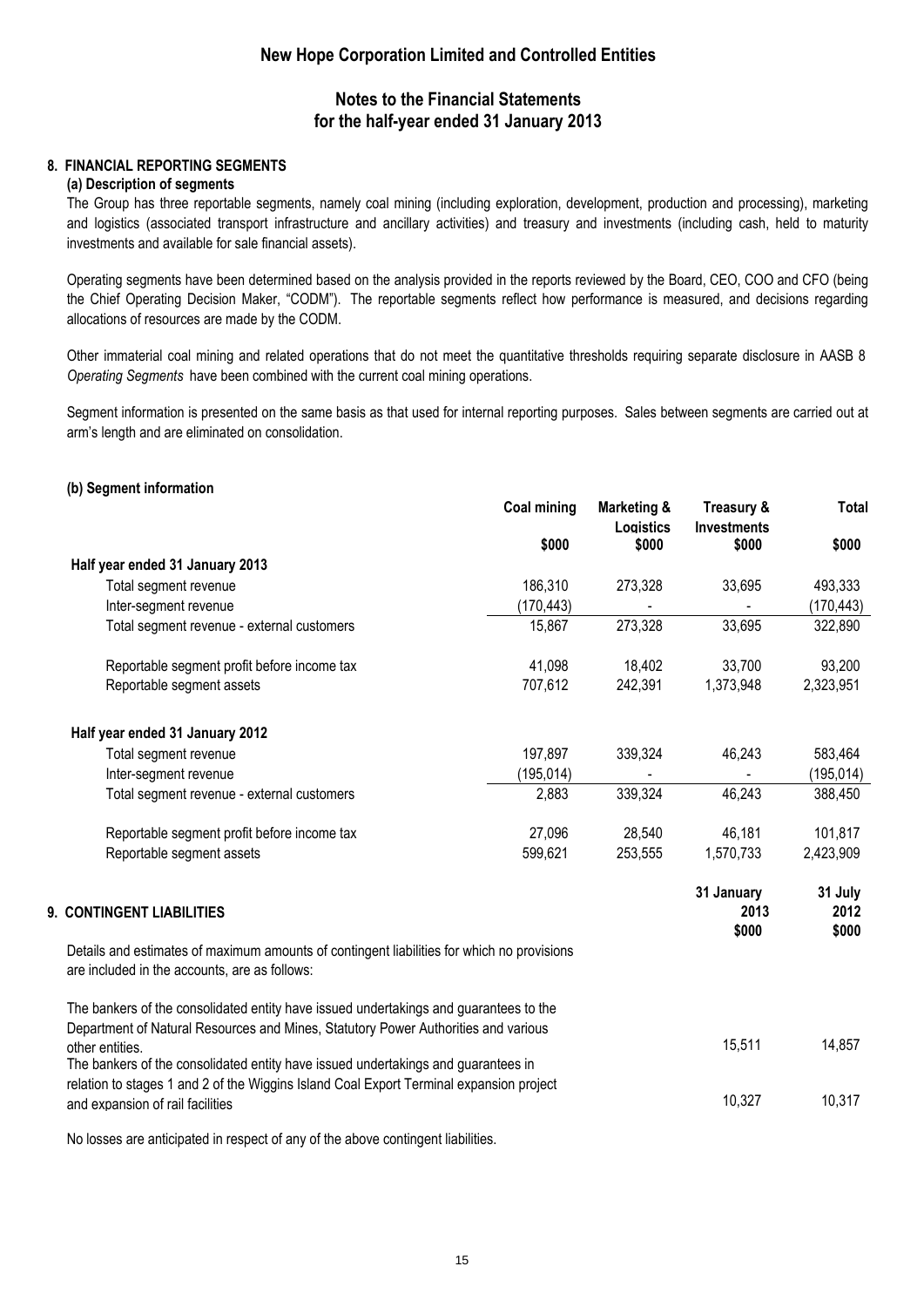### **Directors' Declaration**

In the Directors' opinion:

- (a) the financial statements and notes set out on pages 8 to 15 are in accordance with the Corporations Act 2001, including:
	- (I) complying with Accounting Standards, the Corporations Regulations 2001 and other mandatory professional reporting requirements;
	- (ii) giving a true and fair view of the consolidated entity's financial position as at 31 January 2013 and of its performance for the half year ended on that date; and
- (b) there are reasonable grounds to believe that the Company will be able to pay its debts as and when they become due and payable.

This declaration is made in accordance with a resolution of the Directors.

R.D. Millner Director

S.J. Palmer **Director** 

18 March 2013 Sydney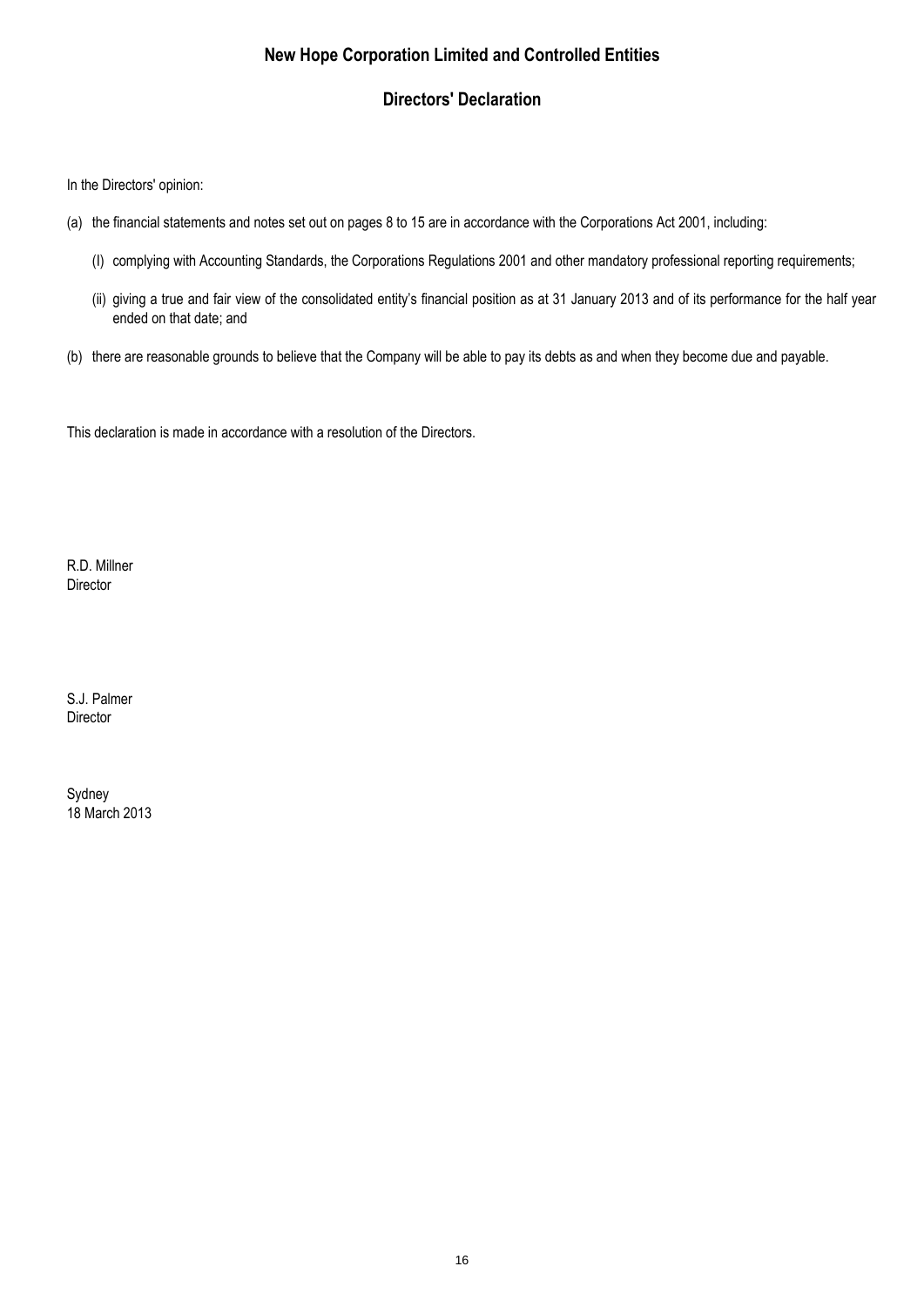

## **Independent Auditor's Review Report to the members of New Hope Corporation Limited**

### **Report on the Half-Year Financial Report**

We have reviewed the accompanying half-year financial report of New Hope Corporation Limited, which comprises the balance sheet as at 31 January 2013, and the statement of comprehensive income, statement of changes in equity and statement of cash flows for the half-year ended on that date, selected explanatory notes and the directors' declaration for New Hope Corporation Limited (the consolidated entity). The consolidated entity comprises both New Hope Corporation Limited (the company) and the entities it controlled during that half-year.

### *Directors' Responsibility for the Half-Year Financial Report*

The directors of the company are responsible for the preparation of the half-year financial report that gives a true and fair view in accordance with Australian Accounting Standards (including the Australian Accounting Interpretations) and the *Corporations Act 2001* and for such internal control as the directors determine is necessary to enable the preparation of the half-year financial report that is free from material misstatement whether due to fraud or error.

#### *Auditor's Responsibility*

Our responsibility is to express a conclusion on the half-year financial report based on our review. We conducted our review in accordance with Auditing Standard on Review Engagements ASRE 2410 *Review of an Interim Financial Report Performed by the Independent Auditor of the Entity* , in order to state whether, on the basis of the procedures described, we have become aware of any matter that makes us believe that the financial report is not in accordance with the *Corporations Act 2001* including: giving a true and fair view of the consolidated entity's financial position as at 31 January 2013 and its performance for the half-year ended on that date; and complying with Accounting Standard AASB 134 *Interim Financial Reporting* and the *Corporations Regulations 2001* . As the auditor of New Hope Corporation Limited, ASRE 2410 requires that we comply with the ethical requirements relevant to the audit of the annual financial report.

A review of a half-year financial report consists of making enquiries, primarily of persons responsible for financial and accounting matters, and applying analytical and other review procedures. A review is substantially less in scope than an audit conducted in accordance with Australian Auditing Standards and consequently does not enable us to obtain assurance that we would become aware of all significant matters that might be identified in an audit. Accordingly, we do not express an audit opinion.

### *Independence*

In conducting our review, we have complied with the independence requirements of the *Corporations Act 2001* .

#### *PricewaterhouseCoopers, ABN 52 780 433 757*

*Riverside Centre, 123 Eagle Street, BRISBANE QLD 4000, GPO Box 150, BRISBANE QLD 4001 T: +61 7 3257 5000, F: +61 7 3257 5999, www.pwc.com.au*

Liability limited by a scheme approved under Professional Standards Legislation.